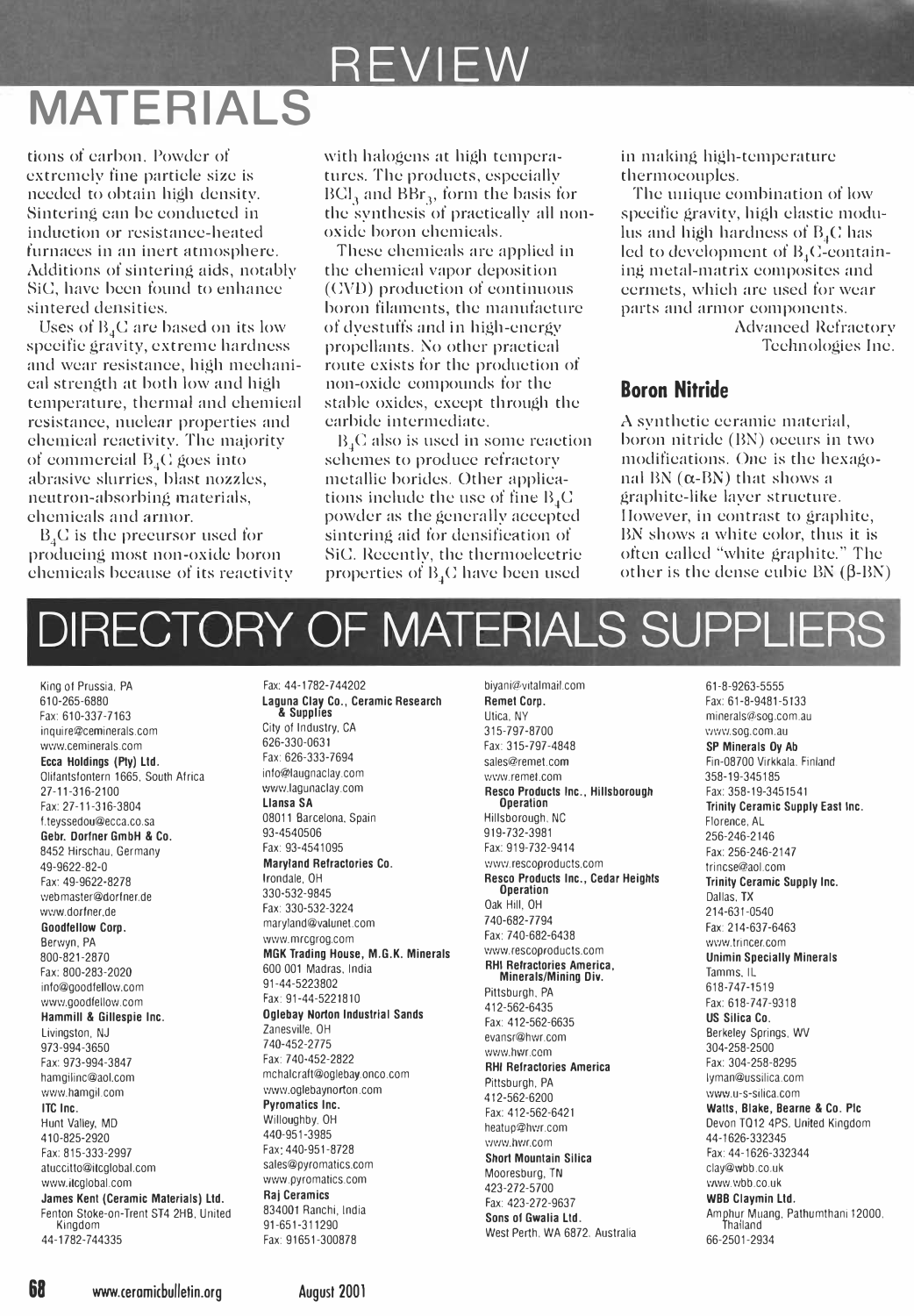with a structure similar to that of diamond.

BN was first prepared on a largescale basis hy Union Carhide and Carborundum in the 19S0s. Today, the following three general reaetions are used for the synthesis of a-BN using horon oxide (or borie acid) and a nitrogen-containing compound:

 $B_2O_3 + 2NH_3 \rightarrow 2BN + 3H_2O$  $(T = 900^{\circ}C)$ 

 $B_2O_3 + CO(NII_2)_2 \rightarrow 2BN + CO_2$ <br>(T > 1000°C)

 $B_2O_3 + 3CaB_6 + 10N_2 \rightarrow 20BN$  $+3\tilde{C}a\tilde{O}$ 

 $(T > 1500$ °C) The resulting BN contains 92–95% BN and 5–5%  $B_2O_3$ . If desired the remaining  $\overline{B}_2\overline{O}_3$  can be cvaporated in a second step at

temperatures  $> 1500^{\circ}$ C in order to achieve BN concentration >98%.

BN production figures are not listed separately in statistical reports; however, we estimate the 2000 production for the western world to be  $\approx 350-450$  metric tons. Production figures will he similar for 2001 with a slight increase possible. Also, there is a BN production in thc Commonwcalth of Indcpendent �tates (CIS) and China, but no reliable production data arc availahle.

Companies involved in the production of 13N include Advanced Ceramic Corp. (formerly Union Carbide) and Carborundum Co. in the United States; Boride Ceramics & Composites (owncd by �intec Keramik Grnhll & Co. KG, Germany) in the United Kingdom; Elektrosehmelzwerk Kempten and

1-1. C. Starck Gmhll & Co. KG in Germany; and Denki Kagaku Kogyo, Kawasaki Steel Corp., Shin-Etsu Chemical Co. Ltd. and Showa Denko KK in Japan.

Prices for hexagonal BN range from -S80-120/kg for standard qualities depending on purity of BN, and may reach prices up to S200-400/kg for high-purity and tailor-made grades. Because there is a large demand for and shortage of UN at present, price increases are likely in the near future.

For ceramic applications, the hexagonal modification is used because of its outstanding chemical, thermal and electrical properties. It finds application in the metallurgical field hecausc of its good non-wetting behavior against metallic melts. Further applications are high-temperature solid



We offer High Purity Alpha and Gamma Calcined Aluminas for use in the following applications:

· CORROSION RESISTANT CERAMICS · STRUCTURAL CERAMICS · WEAR RESISTANT CERAMICS · ELECTRONIC CERAMICS . BIOCERAMICS . MAGNETIC MEDIA . LIGHTING · POLISHING / ABRASIVES · COATINGS **GLASS APPLICATIONS** 

> Please call, fax or e-mail us with your specific alumina requirements at one of our worldwide locations.

### **REYNOLDS METALS COMPANY High Purity Aluminas (USA) Ed Anderson** Tel: 501.557.4001<br>Fax: 501.557.4029 E-Mail: emanders@rmc.com

#### ALCOA WORLD CHEMICALS EUROPE

**Lutz Kunze** Tel: 49.61.35.86.34 Fax: 49.61.35.84.42 E-Mail: smtp:lutz.kunze@alcoa.com

SCHOOFS, INC. (U.S. West Coast / Canada) Michael A. Fink Tel: 323.725.7615 Fax: 323.725.0334 E-Mail: mfink@schoofs.com

K. OHOKA & SONS, CO. LTD. (Japan) Joe Ohoka Tel: 81.3.3721.9301 Fax: 81.3.3721.1570 E-Mail: joeohoka@dh.catv.ne.jp

#### www.mhpa.com



Malakoff Industries, Inc. of Reynolds Metals Company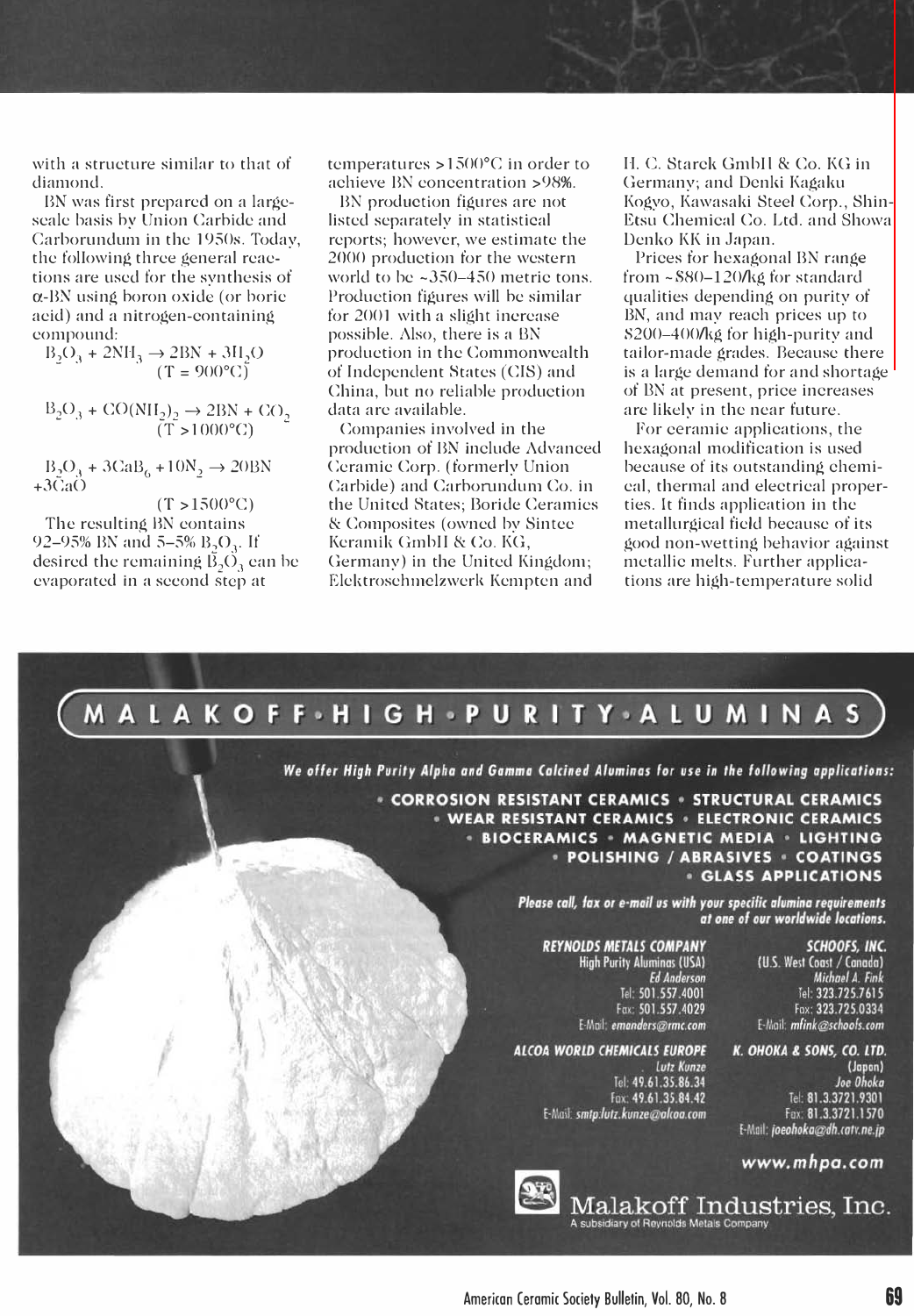## REVIEW **MATERIALS**

lubricants because of its laver lattice and thermal conductor/electrical insulator in electronic applications. Large quantities of BN are used for the production of enginecring ceramics such as brake rings for horizontal continuous steel easting and TiB./BN composites used as evaporator boats for vacuum metallization.

Other applications include those in the field of cosmetics, as eatalysts and as a starting material for the production of cubic BN. Due to its extreme hardness, second to diamond, eubie B-BN is used as a hard material.

The good non-wetting behavior, as well as the good high-temperature lubrication, makes BN an ideal release and parting agent for the production of aluminum and



SEM micrograph (secondary electron image) illustrating the plate-like particles of boron nitride powder.

# DIRECTORY OF MATERIALS SUPPLIERS

Fax: 66-2963-8250 info@claymin.com www.vbb.co.uk WBB Pacific Clays Pvt.. Ltd. No. 13-00 Singapore 048692, Singapore 65-538-0355 Fax: 65-536-6182 sales@wbbpacific.com www.whh.co.uk Weaver Materiel Service Inc. Jamestown NY 716-664-5315 Fax: 716-664-1165 Zemex Industrial Minerals Inc. Atlanta GA 770-392-8660 Fax: 770-392-8670 minerals@zemex.com www.zemex.com/feldspar **Talc** AArdvark Clay & Supplies Inc. Santa Ana, CA 714-541-4157 Fax: 714-541-2021 info@aafintLcom www.aafintl.com Alsobrook & Co. Inc. Medford, NJ 609-953-0880 Fax: 609-953-8383 aci@skyhigh.com www.alsobrookminerals.com **Ankerpoort NV** NL-6200 AK Maastricht, Netherlands 3143-3663755 Fax: 3143-3649742

Asbury Graphite Mills Inc., Div. of<br>Asbury Carbon Asbury, NJ 908-537-2155 Fax: 908-537-2908 sales@asbury.com www.asbury.com Columbus Clay & Ceramics Co. Columbus, OH 614-488-9600 Fax: 614-488-9849 columbusclay@aol.com Dar-Tech Inc. Maple Hts., OH 216-663-7600 Fax: 216-663-8007 dar-tech@dar-techinc.com www.dar-techinc.com Gebr. Dorfner GmbH & Co. 8452 Hirschau, Germany 49-9622-82-0 Fax: 49-9622-8278 webmaster@dorfner.de www.dorfner.de Gouverneur Talc Co. Gouverneur NY 203-853-1400 Fax: 203-853-1452 rjohnson@rtvanderbilt.com www.rtvanderbilt.com Hammill & Gillespie Inc. Livingston, NJ 973-994-3650 Fax: 973-994-3847 hamoilinc@aol.com www.hamgil.com **Kraft Chemical Co.** Melrose Park. IL

800-345-5200 Fax: 708-345-0761 sales@kraftchemical.com www.kraftchemical.com Laguna Clay Co., Ceramic Research & Supplies

City of Industry, CA 626-330-0631 Fax: 626-333-7694 info@laugnaclay.com www.lagunaclay.com Milwhite Inc. Houston, TX 713-881-1200 Fax: 713-861-7717 info@milwhite.com www.milwhite.com Nanchuan Minerals Group Co. Ltd. Chonaging 40014, China 86-23-6362-2380 Fax: 86-23-6362-0343 wgholroyd@prodigy.net www.nanchuanminerals.com **Resource MRL LLC** Stamford, CT 203-253-1699 Fax: 203-323-6711 waholroyd@prodiay.net **Scientific Instruments & Technology** Corp. Englishtown, NJ 732-536-1550 Fax: 732-536-9179 sitcorp@aol.com www.sitco-home.com H.C. Spinks Clay Co. Inc. Paris, TN 901-642-5414

Fax: 901-642-5493 hcspinks@worldnet.att.net www.spinksclav.com Trinity Ceramic Supply East Inc. Florence, AL 256-246-2146 Fax: 256-246-2147 trincse@aol.com Trinity Ceramic Supply Inc. Dallas, TX 214-631-0540 Fax: 214-637-6463 www.trincer.com R.T. Vanderbilt Co. Inc. Norwalk, CT 203-853-1400 Fax: 203-853-1452 riohnson@rtvanderbilt.com www.rtvanderbilt.com Zemex Industrial Minerals Inc. Atlanta GA 770-392-8660 Fax: 770-392-8670 minerals@zemex.com www.zemex.com/feldspar **Tantalite Avalon Ventures Ltd.** Toronto ON M5H 2G4, Canada 416-364-4938 Fax: 416-364-5162 into@avalonventures.com www.avalonventures.com Wollastonite Alsobrook & Co. Inc. Medford, NJ 609-953-0880 Fax: 609-953-8383

**70** www.ceramicbulletin.org